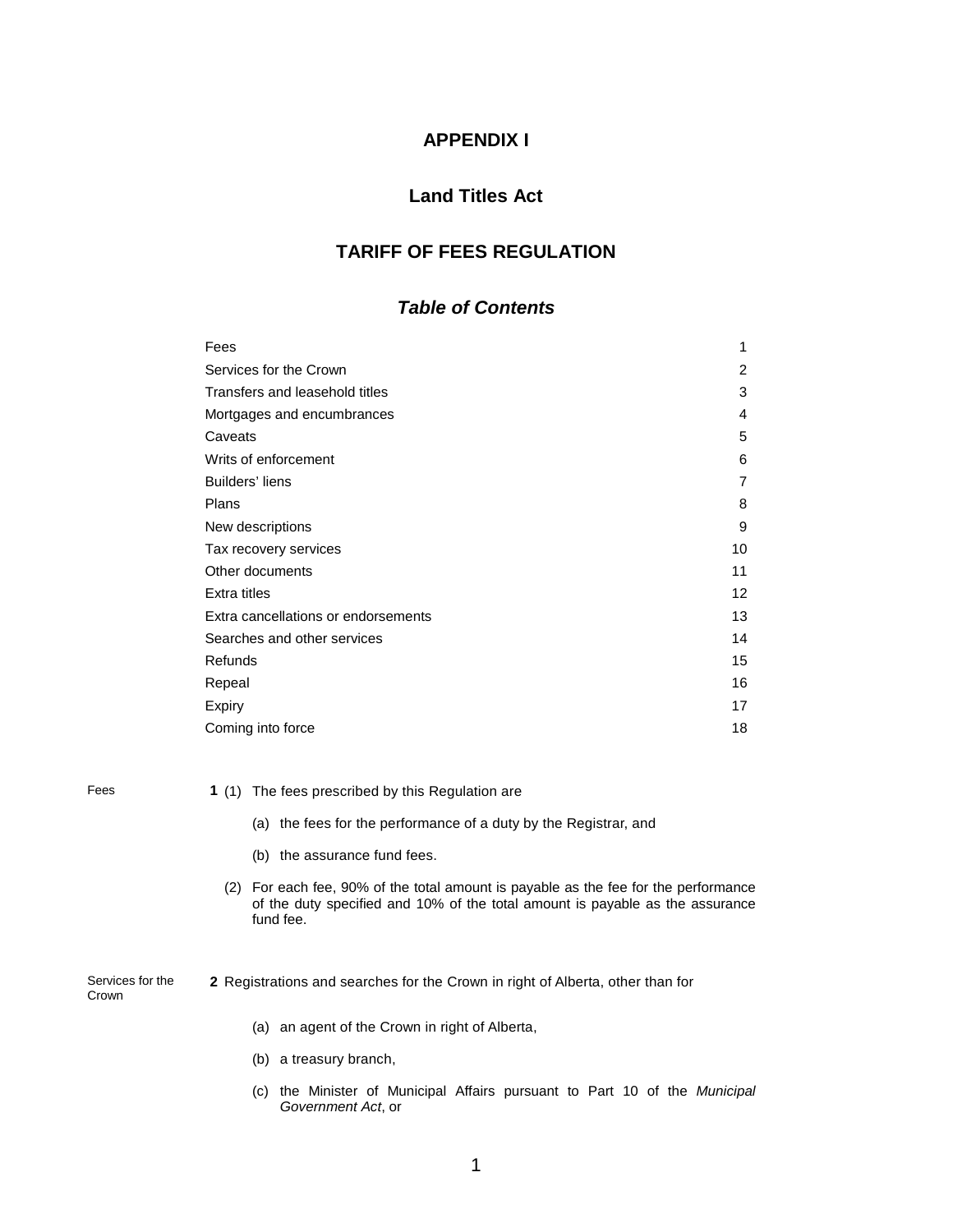|                                   |           | (d) the Public Trustee.                                                                                                                                                                                                                                                                    | NIL       |
|-----------------------------------|-----------|--------------------------------------------------------------------------------------------------------------------------------------------------------------------------------------------------------------------------------------------------------------------------------------------|-----------|
| Transfers and<br>leasehold titles | title     | 3 (1) A notification, transfer, vesting order or application for a leasehold certificate of                                                                                                                                                                                                | \$50 plus |
|                                   |           | for each \$5000 or portion thereof of value of the land or interest in land.                                                                                                                                                                                                               | \$2       |
|                                   |           | (2) A leasehold interest in land must be valued at                                                                                                                                                                                                                                         |           |
|                                   |           | (a) the value of the land, including the value of any leasehold improvements that<br>are intended to be made, or                                                                                                                                                                           |           |
|                                   |           | (b) the amount determined by multiplying 5% of the value of the land as<br>determined in clause (a) by the number of years or part thereof remaining<br>in the term of the lease.                                                                                                          |           |
|                                   |           | (3) A transfer or an order correcting an error in a previous transaction or reversing<br>an aborted sale transaction                                                                                                                                                                       | \$50 plus |
|                                   |           | for each \$5000 or portion thereof of additional value, if any.                                                                                                                                                                                                                            | \$2       |
| Mortgages and<br>Encumbrances     |           | 4 (1) A mortgage or an encumbrance that is not otherwise specifically mentioned                                                                                                                                                                                                            | \$50 plus |
|                                   |           | for each \$5000 or portion thereof of principal amount, if any,                                                                                                                                                                                                                            | \$1.50    |
|                                   | except if |                                                                                                                                                                                                                                                                                            |           |
|                                   |           | (a) the value of the land or interest in land being mortgaged or encumbered in<br>Alberta is less than the principal amount, the fee may be based on the value<br>of the land or interest in land, or                                                                                      |           |
|                                   |           | (b) the maximum amount of the encumbrance is not known or ascertainable, the<br>fee must be based on the value of the land or interest in land being<br>encumbered or on an amount declared by the encumbrancee to be a<br>maximum amount in respect of which security will be claimed, or |           |
|                                   |           | (c) it is a mortgage or encumbrance in which the mortgagee or encumbrancee<br>is the same party as the mortgagee, encumbrancee or transferee under a<br>subsisting registered or caveated mortgage or encumbrance and it is<br>established that the mortgage or encumbrance is             |           |
|                                   | (i)       | supplemental or collateral to the registered or caveated mortgage or<br>encumbrance, or                                                                                                                                                                                                    |           |
|                                   | (ii)      | a substitute for the registered or caveated mortgage or encumbrance,<br>or                                                                                                                                                                                                                 |           |
|                                   | (iii)     | being registered against an individual parcel or condominium unit as a<br>partial replacement for the registered mortgage which is a block<br>mortgage applicable to several parcels or condominium units                                                                                  | \$50 plus |
|                                   | in land.  | for each \$5000 of additional principal amount, if any, or if the fees for the<br>registered or caveated mortgage or encumbrance were originally calculated on<br>the basis of land value, for each \$5000 of the value of additional land or interest                                     | \$1.50    |
|                                   |           | (2) The value of the land or interest in land for the purpose of subsection (1) and<br>eligibility under subsection (1)(c) must be established by affidavit submitted at<br>the time of registration or within 180 days after registration if a reduction in the                           |           |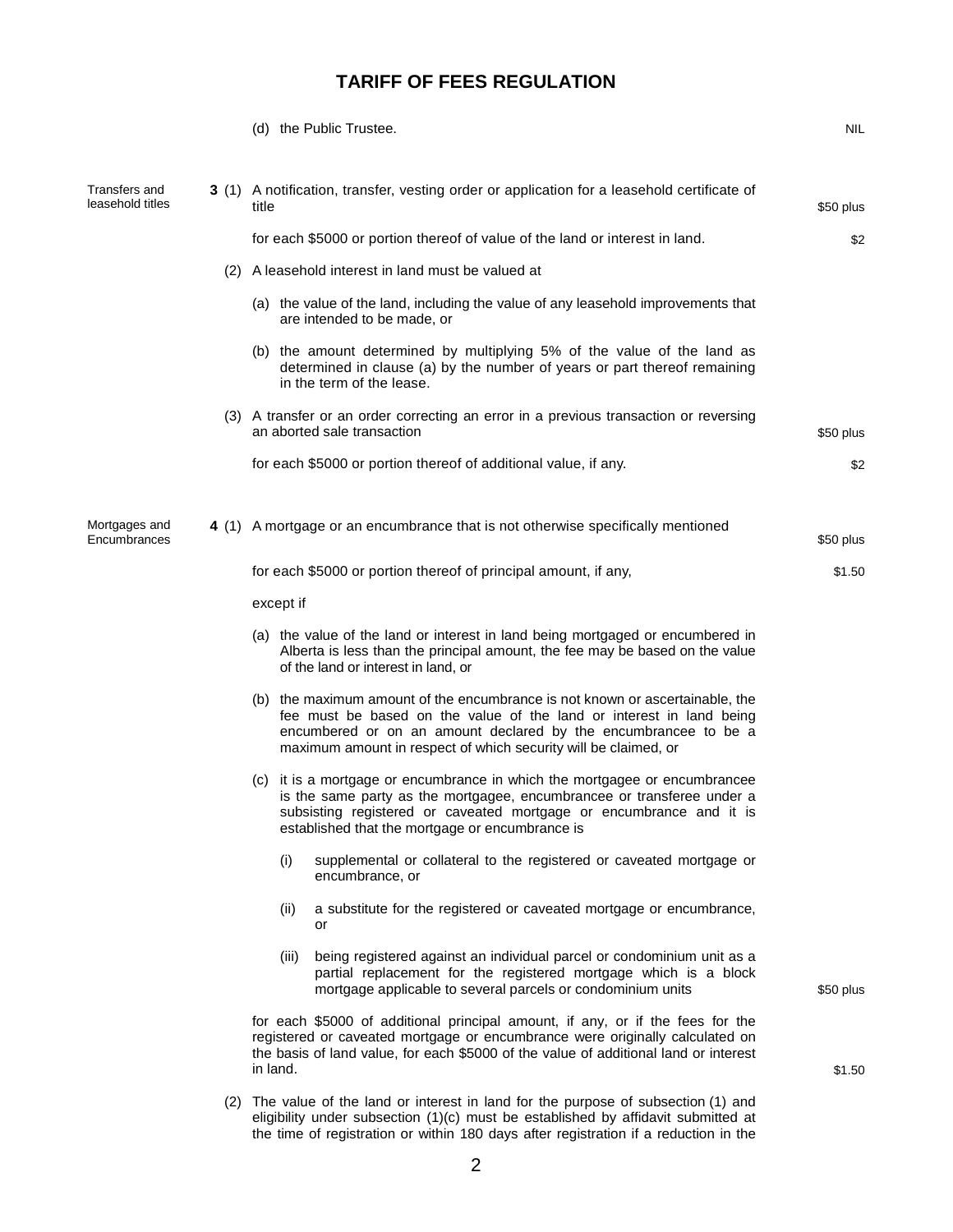|                          |     | original fee charged is requested, and the value must include the value of any<br>improvements that are intended to be made to form part of the security for the<br>mortgage or encumbrance. |            |
|--------------------------|-----|----------------------------------------------------------------------------------------------------------------------------------------------------------------------------------------------|------------|
|                          |     | (3) An encumbrance securing an annuity, rent charge, vendor's lien or purchaser's<br>lien.                                                                                                   | \$50       |
|                          |     | (4) A mortgage or encumbrance that has been registered or that has been<br>protected by registration of a caveat and for which full fees pursuant to<br>subsection (1) have been paid.       | \$50       |
|                          |     | (5) An agreement that amends a mortgage or encumbrance by increasing the<br>principal amount secured                                                                                         | \$50 plus  |
|                          |     | for each \$5000 or portion thereof of the additional principal amount.                                                                                                                       | \$1.50     |
| Caveats                  |     | 5 (1) A caveat other than a caveat to which section 133 of the Land Titles Act applies.                                                                                                      | \$35       |
|                          |     | (2) Lapse of caveat.                                                                                                                                                                         | \$10       |
| Writs of<br>Enforcement  |     | 6 (1) A writ of enforcement                                                                                                                                                                  | \$15 plus  |
|                          |     | for each \$5000 or portion thereof of the amount for which the writ was issued.                                                                                                              | \$1        |
|                          |     | (2) A writ of enforcement that has been registered against other land and for which<br>full fees pursuant to subsection (1) have been paid.                                                  | \$15       |
| Builders' Liens          |     | 7 (1) A builders' lien other than a builders' lien by a labourer for wages.                                                                                                                  | \$15       |
|                          |     | (2) A builders' lien by a labourer for wages or any document relating to such a lien,<br>including a certificate of lis pendens and discharge and extra endorsements.                        | <b>NIL</b> |
|                          |     | (3) Lapse of a builders' lien.                                                                                                                                                               | \$10       |
| Plans                    |     | <b>8</b> (1) A plan                                                                                                                                                                          | \$30 plus  |
|                          |     | (a) for each parcel created by a plan of subdivision or road plan, including the<br>cancellation, issuance or amendment of certificates of title,                                            | \$10       |
|                          |     | (b) for each parcel affected by a right of way plan.                                                                                                                                         | \$2        |
|                          | (2) | A document cancelling, varying or correcting a plan.                                                                                                                                         | \$30       |
| New<br>descriptions      |     | 9 Approval of a new parcel description.                                                                                                                                                      | \$30       |
| Tax recovery<br>services |     | <b>10</b> (1) A tax arrears list.                                                                                                                                                            | \$10       |
|                          | (2) | A tax notification endorsement.                                                                                                                                                              | \$5        |
|                          |     | (3) Mailing of a tax notice.                                                                                                                                                                 | \$5        |
|                          |     |                                                                                                                                                                                              |            |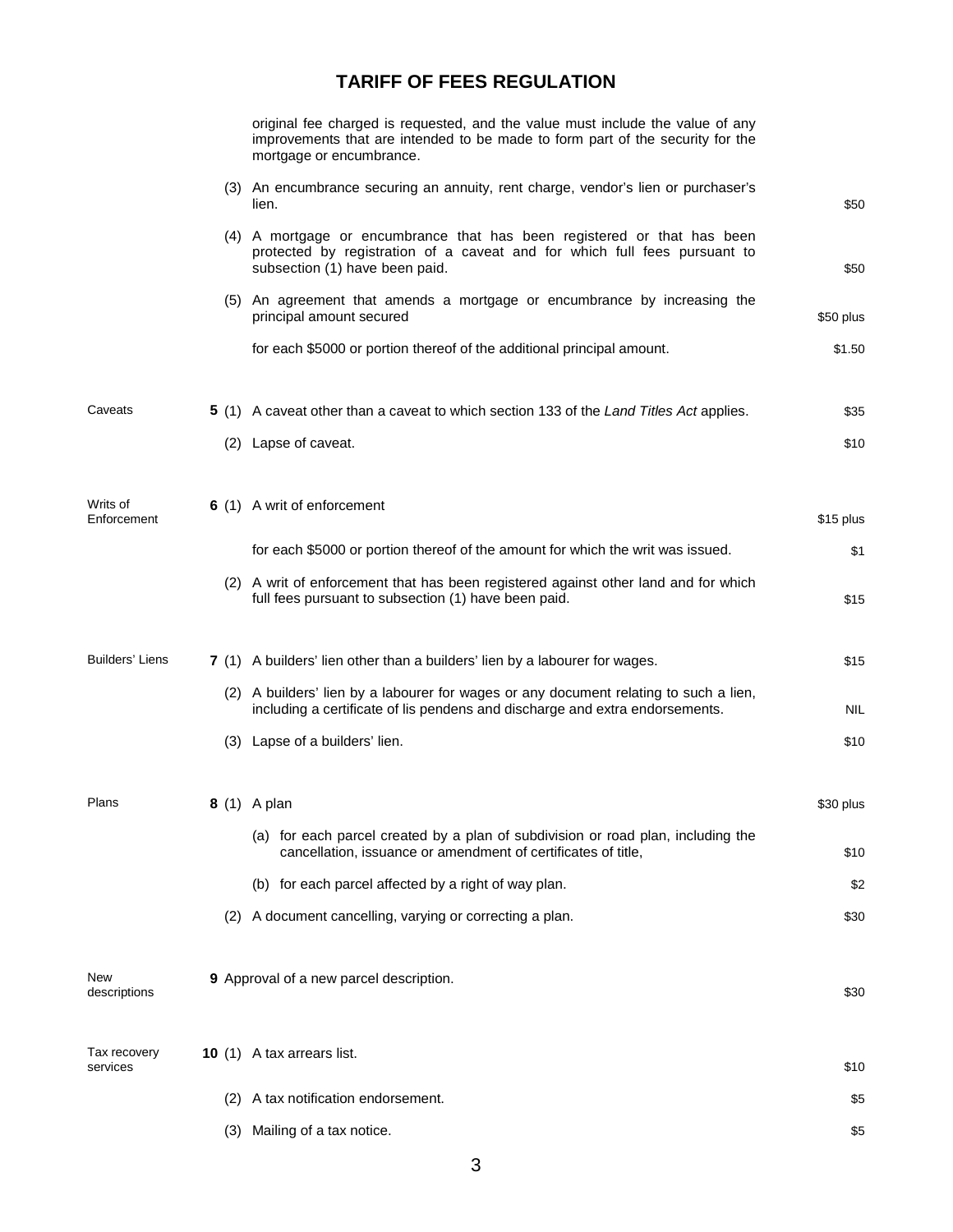| Other<br>documents                        |  |        | 11 (1) A notice of change of address - for the first endorsement                                                                                                                     | NIL plus                                                                           |     |                      |      |  |
|-------------------------------------------|--|--------|--------------------------------------------------------------------------------------------------------------------------------------------------------------------------------------|------------------------------------------------------------------------------------|-----|----------------------|------|--|
|                                           |  |        | for each additional endorsement, whether or not the address change is included<br>in one or more notices.                                                                            | \$2                                                                                |     |                      |      |  |
|                                           |  | (2)    | Merger of an estate or interest.                                                                                                                                                     | \$15                                                                               |     |                      |      |  |
|                                           |  |        | (3) Issuance of a mineral certificate.                                                                                                                                               | \$10                                                                               |     |                      |      |  |
|                                           |  |        | (4) Any other document not specifically mentioned which results in a change or<br>amendment of registered ownership or parcel description in a certificate of title.                 | \$15                                                                               |     |                      |      |  |
|                                           |  |        | (5) Any discharging document not specifically mentioned.                                                                                                                             | \$10                                                                               |     |                      |      |  |
|                                           |  |        | (6) Any other document not specifically mentioned.                                                                                                                                   | \$10                                                                               |     |                      |      |  |
| <b>Extra Titles</b>                       |  | title. | 12 Each certificate of title issued or affected by a change or amendment of registered<br>ownership or parcel description pursuant to a registration, after the first certificate of |                                                                                    |     |                      |      |  |
| Extra<br>cancellations or<br>endorsements |  |        | 13 Each cancellation or endorsement pursuant to a registration, after the first<br>cancellation or endorsement.                                                                      | \$5                                                                                |     |                      |      |  |
| Searches and<br>other services            |  |        | 14 (1) In conjunction with a registration service, an electronically-generated certified<br>copy of                                                                                  |                                                                                    |     |                      |      |  |
|                                           |  |        | (a) a certificate of title,                                                                                                                                                          | \$10                                                                               |     |                      |      |  |
|                                           |  |        | (b) a condominium additional plan sheet,                                                                                                                                             | \$10                                                                               |     |                      |      |  |
|                                           |  |        | (c) a non-patent record sheet.                                                                                                                                                       | \$10                                                                               |     |                      |      |  |
|                                           |  |        | (2) A copy of a cancelled certificate of title produced from microfilm or microfiche.                                                                                                | \$10                                                                               |     |                      |      |  |
|                                           |  |        |                                                                                                                                                                                      |                                                                                    | (3) | A copy of a document | \$10 |  |
|                                           |  |        |                                                                                                                                                                                      |                                                                                    |     |                      |      |  |
|                                           |  |        |                                                                                                                                                                                      | (4) A copy of a plan,                                                              |     |                      |      |  |
|                                           |  |        | (a) if it is a paper copy,                                                                                                                                                           | \$3                                                                                |     |                      |      |  |
|                                           |  |        | (b) if it is a digital copy,                                                                                                                                                         | \$2                                                                                |     |                      |      |  |
|                                           |  |        | if it is a mylar copy,<br>(C)                                                                                                                                                        | \$5 plus \$2 for<br>each square foot<br>in excess of $2\frac{1}{2}$<br>square feet |     |                      |      |  |
|                                           |  |        | (d) if it is requested to be delivered on diskette,                                                                                                                                  | \$1 plus the fee<br>prescribed for<br>each digital copy<br>of a plan               |     |                      |      |  |